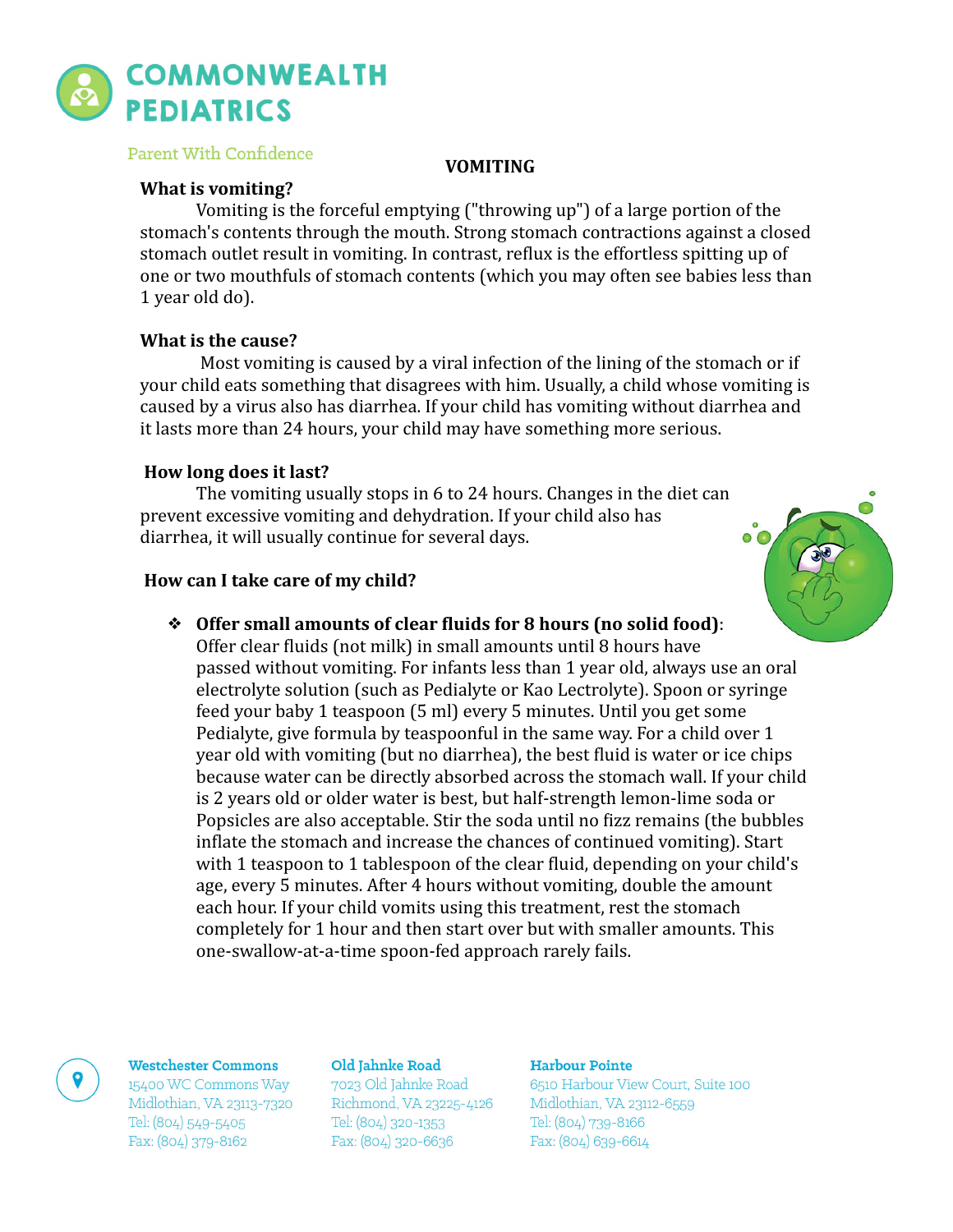

- **Parent With Confidence**<br>  **Offer bland foods after 8 hours without vomiting:** After 8 hours without vomiting, your child can gradually return to a normal diet. Infants can start with bland foods such as cereal. If your baby only takes formula, give 1 or 2 ounces less per feeding than usual. Older children can start with such foods as saltine crackers, cereals, white bread, bland soups like "chicken with stars," rice, and mashed potatoes. Usually, your child can be back on a normal diet within 24 hours after recovery from vomiting.
	- **❖** Diet for breast-fed babies: The key to treatment is providing breast milk in smaller amounts than usual. If your baby vomits once, make no changes. If your baby vomits twice, continue breastfeeding but nurse on only one side for 10 minutes every 1 to 2 hours. If your baby vomits 3 or more times, nurse for 4 to 5 minutes every 30 to 60 minutes. As soon as 8 hours have passed without vomiting, return to normal nursing on both sides. Pedialyte and Kao Lectrolyte are rarely needed for breast-fed babies. If vomiting continues, switch to Pedialyte for 4 hours. Spoon or syringe feed 1 tablespoon (15 ml) of Pedialyte every 5 minutes. If your baby is urinating less frequently than normal, you can offer the baby an electrolyte solution between breastfeedings for a short time (6 to 24 hours).
	- **◆ Medicines:** Do not give your child any medicines by mouth for 8 hours. Oral medicines can irritate the stomach and make vomiting worse. If your child has a fever over  $102^{\circ}F(39^{\circ}C)$ , use acetaminophen suppositories. Call your health care provider if your child needs to continue taking a prescription medicine.
	- **❖** Common mistakes in the treatment of vomiting: A common error is to give as much fluid at one time as your child wants rather than gradually increasing the amount. This almost always leads to continued vomiting. There is no effective drug or suppository for vomiting. Diet therapy is the answer. Vomiting alone (without diarrhea) rarely causes dehydration unless you are giving your child medicine by mouth.

### **Westchester Commons**

15400 WC Commons Way Midlothian, VA 23113-7320 Tel: (804) 549-5405 Fax: (804) 379-8162

### Old Jahnke Road

7023 Old Jahnke Road Richmond, VA 23225-4126 Tel: (804) 320-1353 Fax: (804) 320-6636

### Harbour Pointe

6510 Harbour View Court, Suite 100 Midlothian, VA 23112-6559 Tel: (804) 739-8166 Fax: (804) 639-6614